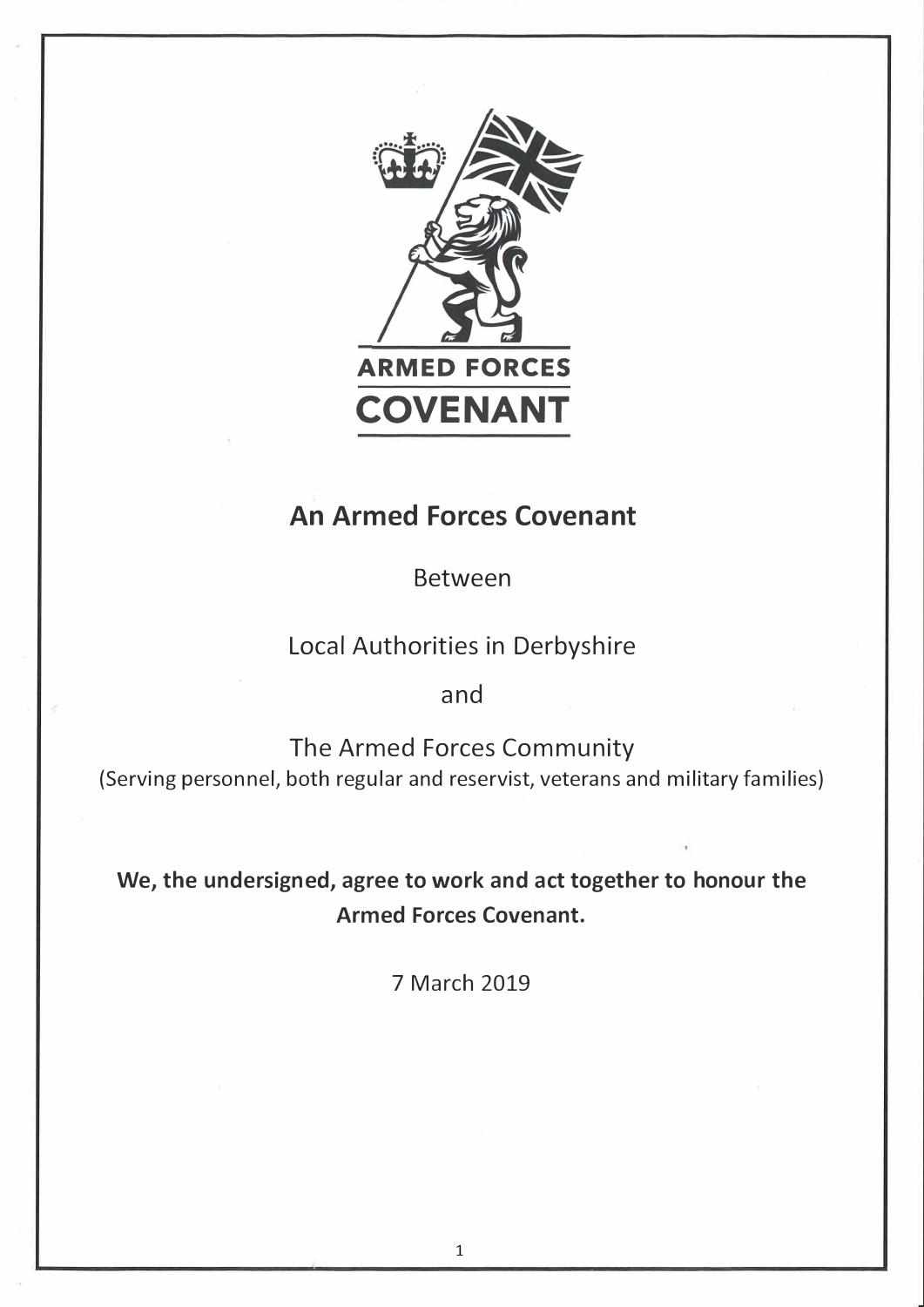## **The Armed Forces Covenant**

An Enduring Covenant Between

The People of the United Kingdom

Her Majesty's Government

 $-$ and $-$ 

All those who serve or have served in the Armed Forces of the Crown and their Families

The first duty of Government is the defence of the realm. Our Armed Forces fulfil that responsibility on behalf of the Government, sacrificing some civilian freedoms, facing danger and, sometimes, suffering serious injury or death as a result of their duty. Families also play a vital role in supporting the operational effectiveness of our Armed Forces.

In return, the whole nation has a moral obligation to the members of the Royal Naval Service, the Army and the Royal Air Force, together with their families. They deserve our respect and support, and fair treatment.

Those who serve in the Armed Forces, whether regular or Reserve, those who have served in the past, and their families, should face no disadvantage compared to other citizens in the provision of public and commercial services. Special consideration is appropriate in some cases, especially for those who have given most, such as the injured and the bereaved.

This obligation involves the whole of society: it includes voluntary and charitable bodies, private organisations, and the actions of individuals in supporting the Armed Forces. Recognising those who have performed military duty unites the country and demonstrates the value of their contribution. This has no greater expression than in upholding this Covenant.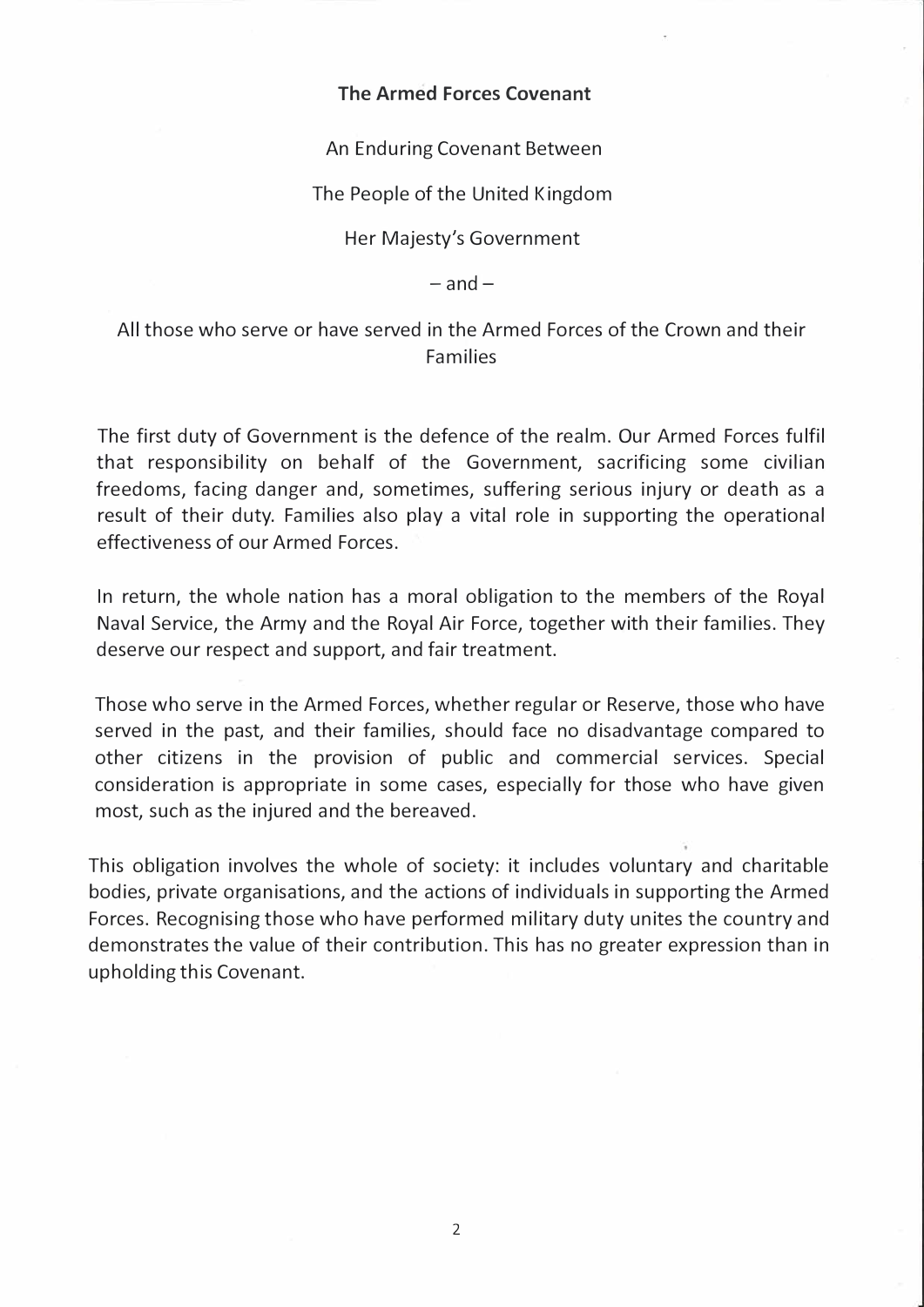#### **SECTION 1: PARTICIPANTS**

1.1 This Armed Forces Covenant commitment for Derbyshire is made between:

Derbyshire County Council; Amber Valley Borough Council; Bolsover District Council; Chesterfield Borough Council; Derby City Council; Derbyshire Dales District Council; Erewash Borough Council; High Peak Borough Council; North East Derbyshire District Council; Peak District National Park Authority; South Derbyshire District Council;

and

The Armed Forces Community in Derbyshire (Serving personnel, regulars & reserves, veterans and their families and members of the military sponsored cadet organisations).

#### **SECTION 2: PRINCIPLES OF THE ARMED FORCES COVENANT**

- 2.1 Life in the Armed Forces is different from the rest of society; Armed Forces personnel make sacrifices on behalf of the nation. They go where they are sent, when they are sent. So families will have to move, sometimes with little notice, to unfamiliar areas; or they may have to live apart for extended periods of time and they will face the stresses and challenges that arise when a loved one is deployed on operational duties.
- 2.2 This means that they can find themselves at a disadvantage in comparison with their civilian neighbours in accessing the goods and services that as citizens we should all expect. The Armed Forces Covenant aims to ensure that those who serve or have served, and their families are treated fairly and are not disadvantaged because of their Service.
- 2.3 The Armed Forces Covenant is based upon two key principles:
	- no member of the Armed Forces community should face disadvantage in the provision of public and commercial services compared to any other citizen;
	- in some circumstances, special treatment may be appropriate for the injured or bereaved.
- 2.4 These principles should be taken into account when writing and implementing policies that impact upon the local populations and should be integrated into all the services, support, engagement and work within the Local Authorities of Derbyshire.
- 2.5 For the purposes of this Covenant, the Armed Forces community includes Armed Forces personnel and members of the military sponsored cadet organisations. Armed Forces personnel include serving personnel (regulars and reserves), veterans and their families. Children of Armed Forces personnel, no matter the marital status of their parents, should be considered part of this community while still dependent.
- 2.6 The Covenant presents an opportunity for Local Authorities to bring knowledge, experience and expertise to bear on the provision of help and advice to members of the Armed Forces community.
- 2.7 For the Armed Forces community, the Covenant encourages the integration of Service personnel, Veterans and their families into civilian life and to engage with their local community.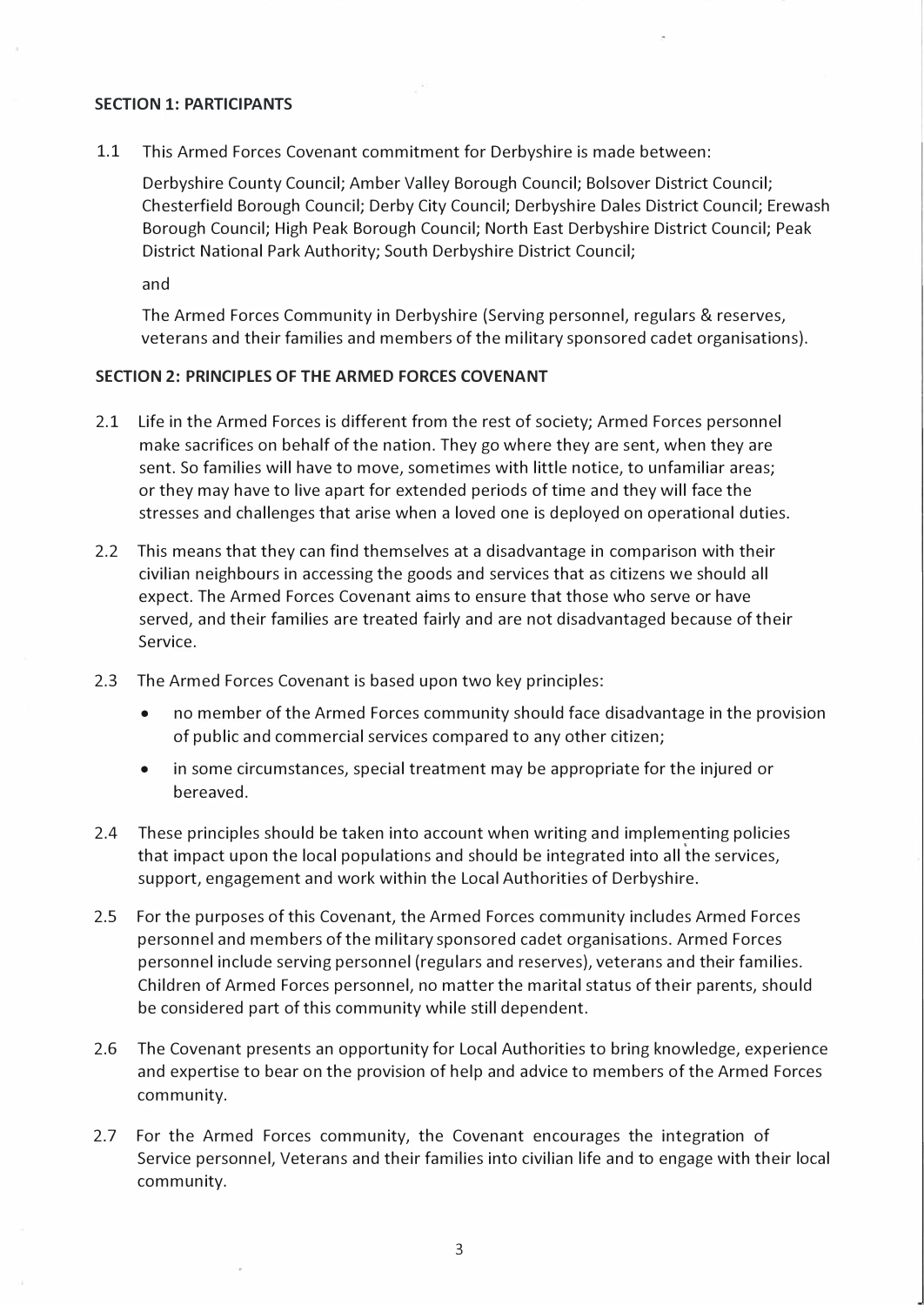## **SECTION 3: OBJECTIVES AND GENERAL INTENTIONS**

- **3.1 This Armed Forces Covenant defines the enduring, general principles that should govern the relationship between the Nation, the Government and the Armed Forces community.**
- **3.2 The signatories to this Covenant will offer support and guidance to the local Armed Forces community and make it easier for serving personnel (regular and reserve), veterans and their families to access help and support from statutory providers.**
- **3.3 The Covenant is intended to be a two-way arrangement; members of the Armed Forces community are encouraged to do as much as they can to support all aspects of their local community and promote activity which integrates serving personnel, veterans and their families into local community life.**

## **SECTION 4: CORE INFRASTRUCTURE FOR COVENANT DELIVERY**

- **4.1 The MOD publication** *Armed Forces Covenant A Guide for Local Authorities* **provides guidance on the core infrastructure for Covenant delivery, including the following recommendations.** 
	- **a.** *Armed Forces Champions* **&** *Lead Officers.* **Each Local Authority will appoint an Armed Forces Champion (an elected member) and a Lead Officer, empowered to effect change across the Local Authority.**
	- **b** *Action Plans.* **Each Local Authority will produce and publish an Action Plan to underpin the Covenant commitment; this will help to set out the overall direction and to ensure that the authority keeps on track.**
- **4.2 NHS Trusts. Local Authorities must be aware of the role of the NHS in the county with reference to the NHS online guide** *How to support the Armed Forces in the NHS* **that provides resources and information on the Armed Forces agenda within the NHS, including how to advocate and demonstrate support to the Armed Forces community. The key elements of NHS activity are:** 
	- **a.** *Armed Forces Network.* **The NHS Employers' Armed Forces Network is an opportunity for NHS staff leading on the Armed Forces agenda to share and learn from each other;**
	- **b.** *Step into Health.* **The Step into Health programme connects employers in the NHS to people from the Armed Forces community, by offering an access route into employment and career development opportunities;**
	- **c.** *Reserve Forces Champions.* **The NHS Reserve Forces Champions Scheme aims to increase the awareness of reservists within the NHS and to highlight the benefits of employing reservists.**
- **4.3 Regular Stakeholder Engagement. Representatives from each Local Authority will meet regularly through the Derbyshire Armed Forces Covenant Partnership Board. These meetings will act as a forum where emerging challenges can be discussed and action taken to resolve them; also providing ideal opportunities to share good practice and to network.**
- **4.4 Communications. The commitments made in this Covenant will be publicised so that local communities are aware of what is being done to deliver them. This will be achieved through dedicated web-pages or newsletters. Local Authority staff who deal with members of the public will be trained so that they are aware of how specific commitments impact upon local services and delivery.**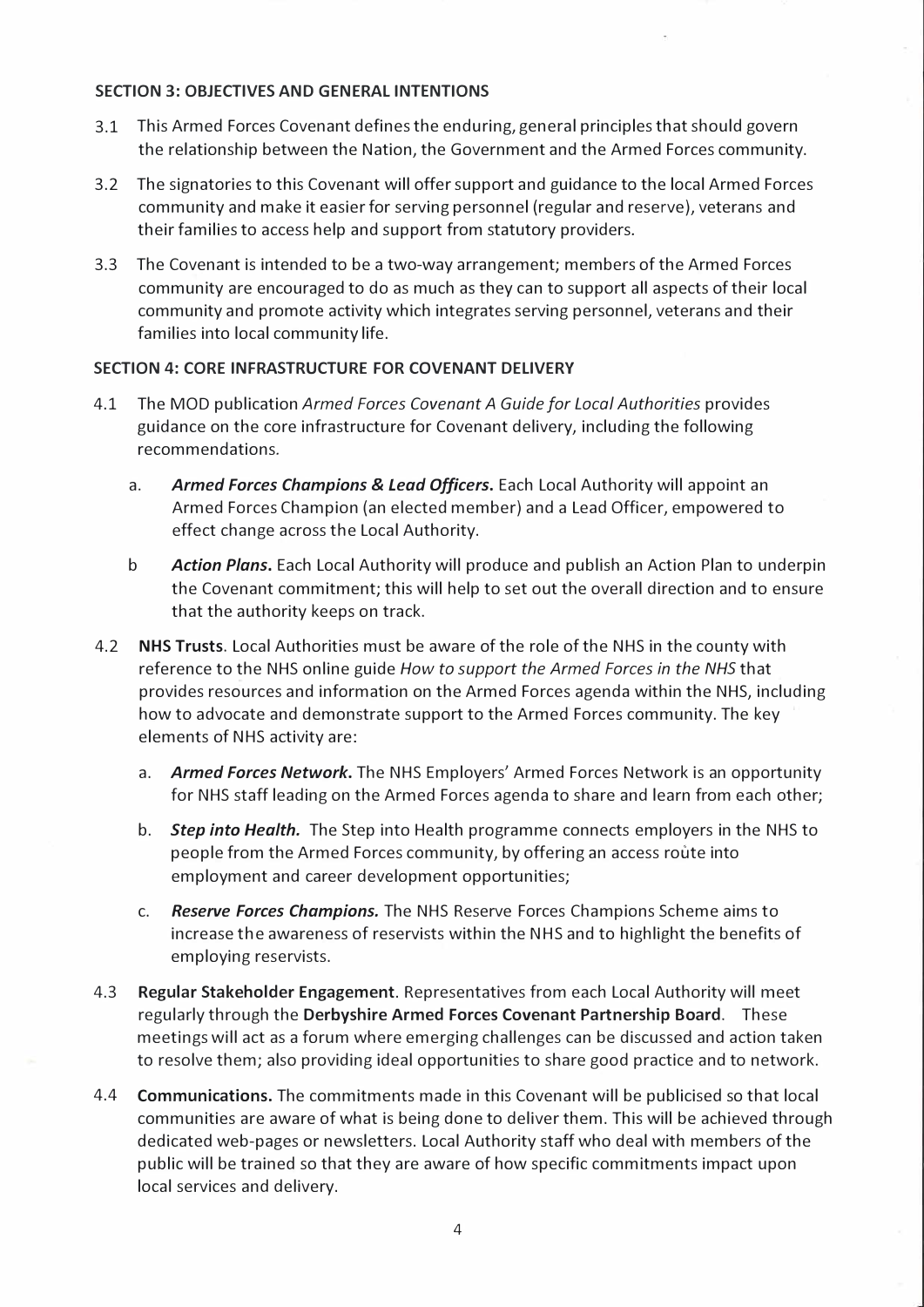#### **SECTION 5: ACTIONS AND OUTCOMES**

- **5.1 Derbyshire Armed Forces Covenant Partnership Board. Each Local Authority will be represented on the Derbyshire Armed Forces Covenant Partnership Board.**
- **5.2 Armed Forces Covenant Fund. The best possible use will be made of the Covenant Fund, an enduring government grant awarded to projects that will benefit the Armed Forces community.**

#### 5.3 **Healthcare**

- **a. Strive for equity of access to primary and secondary health care services for Service personnel and their dependents; Service family members should maintain their relative position on any NHS waiting list, if moved around the UK due to the Service person being posted.**
- **b. Veterans should receive priority treatment (subject to the clinical needs of others) in respect of NHS hospital treatment relating to a condition resulting from their service in the Armed Forces.**
- **c. Veterans should be able to access mental health professionals who have an understanding of Armed Forces culture.**
- **d. Ensure the Clinical Commissioning Groups (CCGs) are aware of the potential difficulties faced by members of the Armed Forces community and identify ways in which the CCGs can be involved in Covenant delivery.**
- **e. Provide appropriate information to local GPs to ensure that they are aware of the provisions offered to ex-Service personnel under the Covenant.**

#### 5.4 **Education**

- **a. Work with the Children's Services Department to determine the numbers and location of the children of serving personnel (regular and reservist), as well as dependent young people, to include Early Years and Children's Centres.**
- **b.** Ensure that schools are aware of the Service Pupil Premium and are claiming all that **they are entitled to. Determine ways in which Pupil Premium is spent and identify and share areas of good practice.**
- **c. Work with schools and local providers to identify where Service personnel's children might require additional support to help them deal with a parent being away from home for long periods of time, often in conflict situations. Children in some Service families may be considered more vulnerable than the general population because of the pressures they face, including PTSD.**
- **d. Ensure that policies enable a smooth transition for children from Forces families, alleviating any issues that may be experienced finding a school place mid-term, when a serving parent has been transferred to a new area of the UK; assist when issues arise at any other time relating to finding a school place for a dependent child.**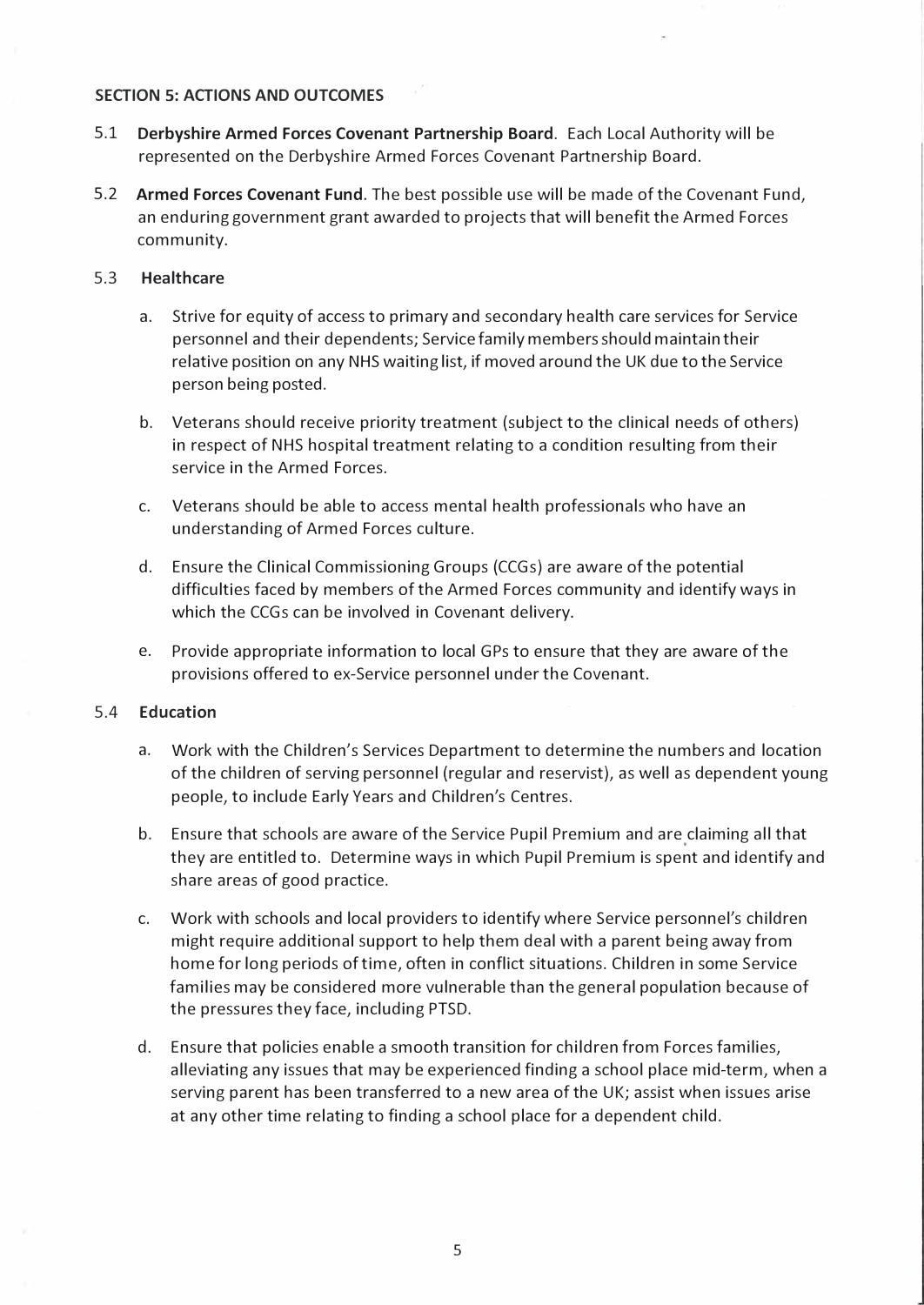### 5.5 **Mobility and Deployment**

- **a. Identify and share best practice regarding house purchase/rental, enabling service personnel to settle in local communities, working alongside mortgage providers etc. particularly those who have signed the Armed Forces Covenant for businesses.**
- **b. Ensure the Armed Forces community works closely with council and private housing teams in support of their role of providing advice and support to households leaving the Armed Forces or being re-located within the UK.**

## 5.6 **Housing**

- **a. Maintain strong relationships between Local Authorities and the Armed Forces community to ensure timely and accurate information is given and received regarding movement of Service personnel and their housing needs and aspirations.**
- **b. Ensure that Local Authorities are mindful and remain aware of the particular issues faced by Service personnel and their families. This includes identifying best practice in solving the most challenging of circumstances where a service family or household is settling in our region from another part of the UK or where the housing need is the result of separation or divorce within a Service family.**
- **c. Raise awareness of housing issues and develop solutions and support systems required to solve or prevent such issues; such as homelessness by Veterans.**

## 5. 7 **Social Isolation and sense of community**

- **a. Promote best practice engagement in communities across Derbyshire, including support to those experiencing social isolation.**
- **b. Support the development of projects as identified by local communities, making use of the Covenant Fund as appropriate.**

## 5.8 **Transition**

- **a. Raise awareness of the issues experienced by the Armed Forces community, including the challenge of career change, and offer support and information on issues arising during transition into civilian life. ·**
- **b. Raise awareness, during transition, and offer support, signposting and information to get involved in volunteering and community action as a pathway to health and wellbeing, developing personal interests, helping others and increasing employability**
- **c. Ensure that injured Service persons transitioning to the civilian world are able to access supported housing or support to enable their existing home to be modified to meet their needs and that they are quickly and compassionately assessed on their level of care requirements.**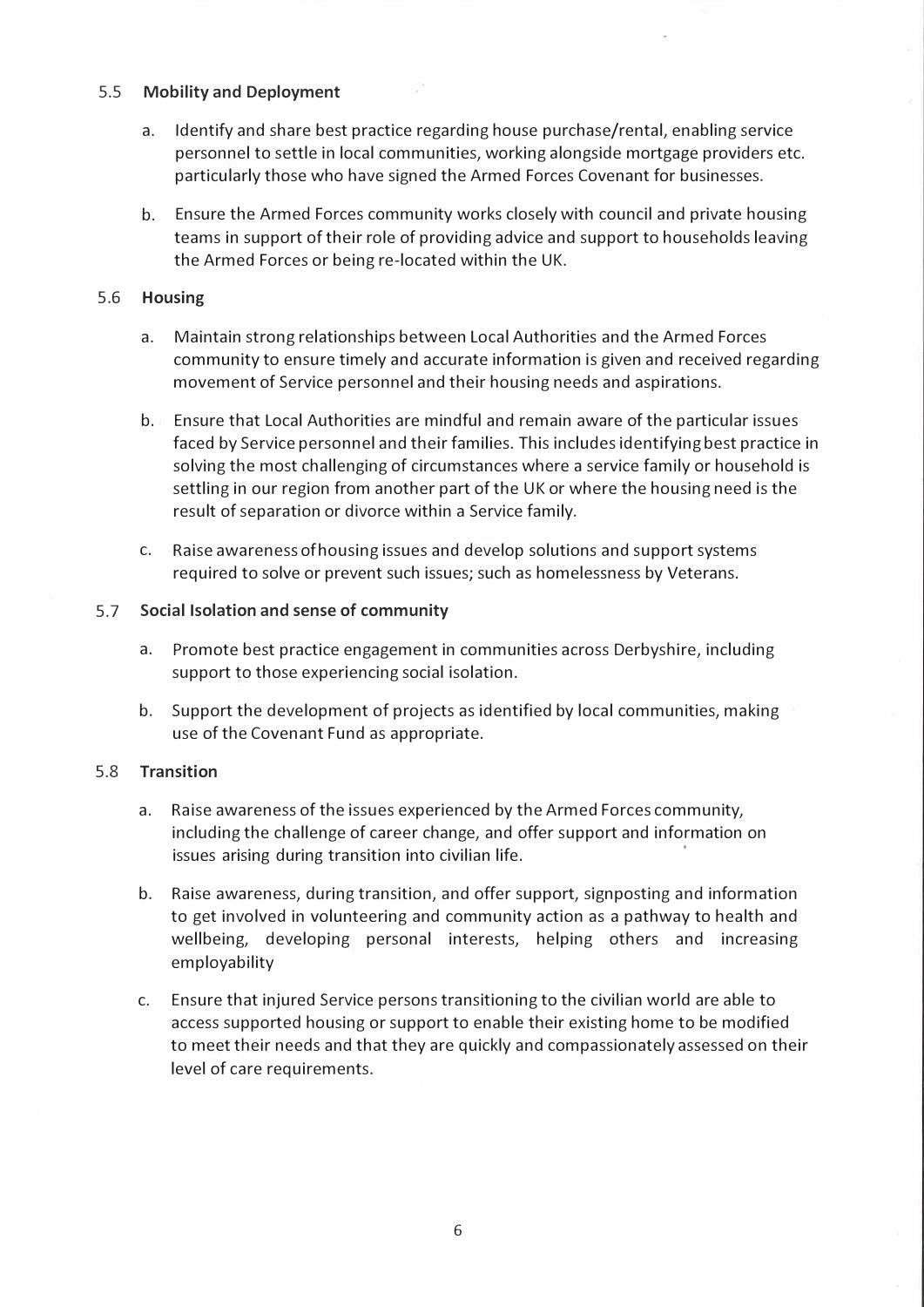#### 5.9 **Employment and Employers**

- **a. Promote mutually beneficial relationships between employers and Defence, by advocating the transferable skills and attributes that Armed Forces personnel bring to**  the civilian workplace as an economic asset.
- **b. Promote the Armed Forces Covenant for business, encouraging employers to sign the Covenant in order to pledge commitments to support Defence personnel by:** 
	- **Promoting the Armed Forces:** promoting the fact that we are an Armed Forces-friendly organisation, to our staff, customers, suppliers, contractors and wider public;
	- Veterans: supporting the employment of veterans, recognising military skills and qualifications in our recruitment and selection process. Working with the Career Transition Partnership (CTP) in order to establish a tailored employment pathway for Service leavers;
	- **Service Spouses** & **Partners:** supporting the employment of Service spouses and partners; working with and advertising vacancies with the military Families Federations and other agencies. Providing flexibility in granting leave for Service spouses and partners before, during and after a partner's deployment;
	- **Reserves:** supporting our employees who are members of the Reserve Forces: recognising the need to be flexible with regard to leave for annual Reserve Forces training; supporting any mobilisations and deployment. Actively encouraging members of staff to become Reservists;
	- **Cadet Organisations:** supporting our employees who are volunteer leaders in military cadet organisations, recognising the need to be fiexible with regard to leave for annual training camps and courses. Actively encou'raging members of staff to become volunteer leaders in cadet organisations. Supporting local military cadet units;
	- Armed Forces Charities: supporting Armed Forces charities with fundraising and supporting staff who volunteer to assist.
- **5.10 Remembrance and Recognition.** Promote participation in and support for events and functions to celebrate and remember the sacrifices of our Armed Forces Personnel, both **past and present. This will include: the Poppy Appeal; Remembrance Sunday; Armistice Day; Armed Forces Day; Reserves Day.**

#### 5.11 **Information sharing**

- **a. Raise awareness of the Armed Forces Covenant throughout Derbyshire and**  particularly to the Public Sector through development of resources and discussion.
- b. Identify good practice within communities which promote greater visibility of the **Armed Forces, their contribution and needs.**
- **c. Promote the Armed Forces Covenant Fund to community groups and Forces personnel.**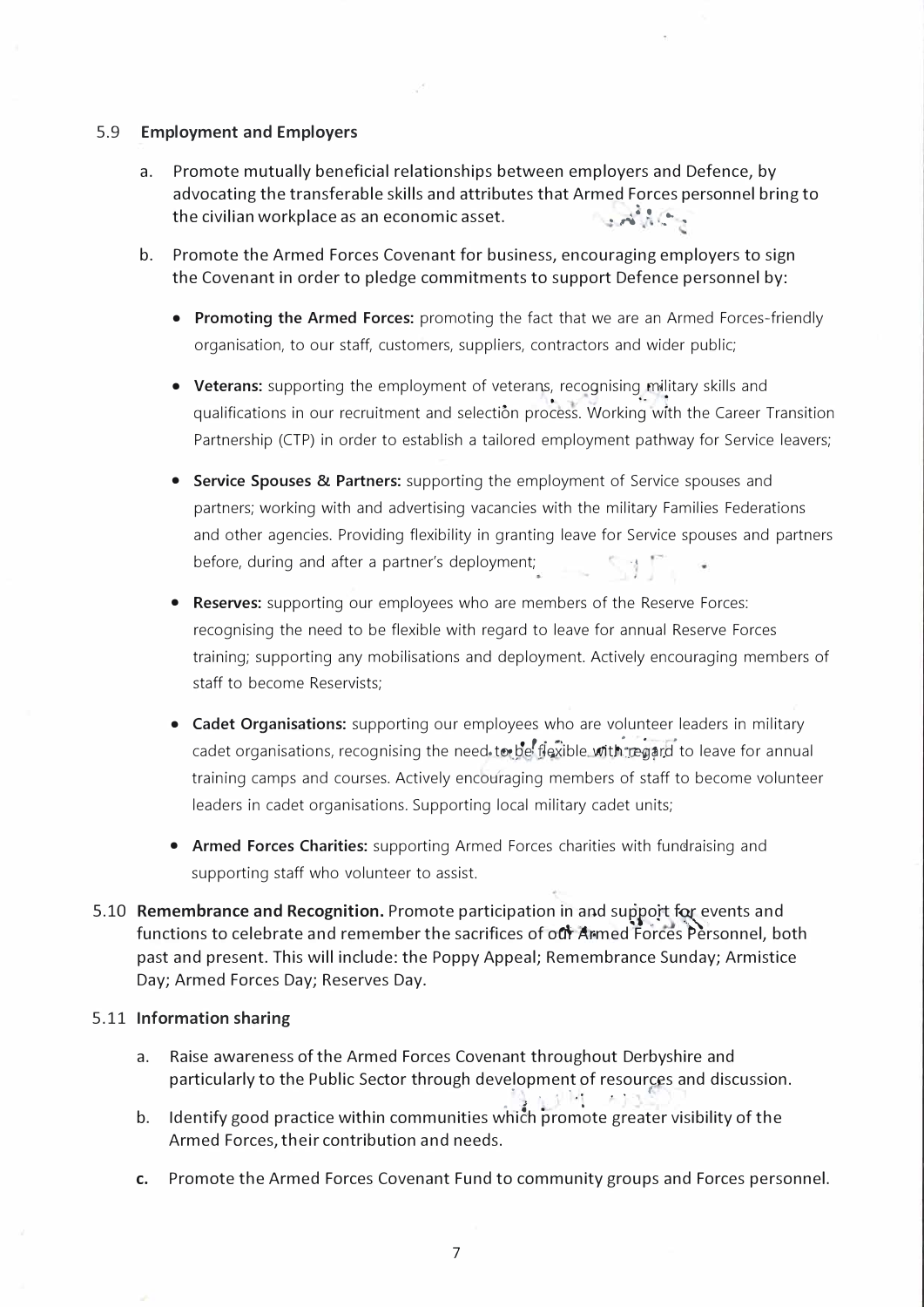| <b>Section 6: Signatories</b> |                                          |                                        |  |  |
|-------------------------------|------------------------------------------|----------------------------------------|--|--|
|                               | <b>Derbyshire County Council</b>         |                                        |  |  |
| Signed:                       | PWEN                                     | <b>ERBYSHIRE</b>                       |  |  |
| Name:                         | Cllr George Wharmby                      |                                        |  |  |
| Position:                     | Chair                                    |                                        |  |  |
|                               | <b>Amber Valley Borough Council</b>      |                                        |  |  |
| Signed:                       | K <sub>2</sub>                           | Amber Valley<br>Borough Council        |  |  |
| Name:                         | Cllr Angela Ward<br>$\mathcal{A}_1$ .    |                                        |  |  |
| Position:                     | Mayor of Amber Valley                    |                                        |  |  |
| Name:<br>Position:            | Cllr Tom Munro<br>Chair                  |                                        |  |  |
|                               | <b>Chesterfield Borough Council</b>      |                                        |  |  |
| Signed:                       | Incia                                    |                                        |  |  |
| Name:                         | Cllr Tricia Gilby                        | <b>CHESTERFIELD</b><br>BOROUGH COUNCIL |  |  |
| Position:                     | Leader                                   |                                        |  |  |
| <b>Derby City Council</b>     |                                          |                                        |  |  |
| Signed:                       | 4.61                                     |                                        |  |  |
| Name:                         | Cllr Mike Carr                           |                                        |  |  |
| Position:                     | Mayor of Derby                           | <b>DERBY CITY COUNCIL</b>              |  |  |
|                               | <b>Derbyshire Dales District Council</b> |                                        |  |  |
| Signed:                       |                                          | <b>Derbyshire</b><br><b>DALES</b>      |  |  |
| Name:                         | Cllr Jean Monks                          |                                        |  |  |
| Position:                     | Chair                                    | <b>District Counci</b>                 |  |  |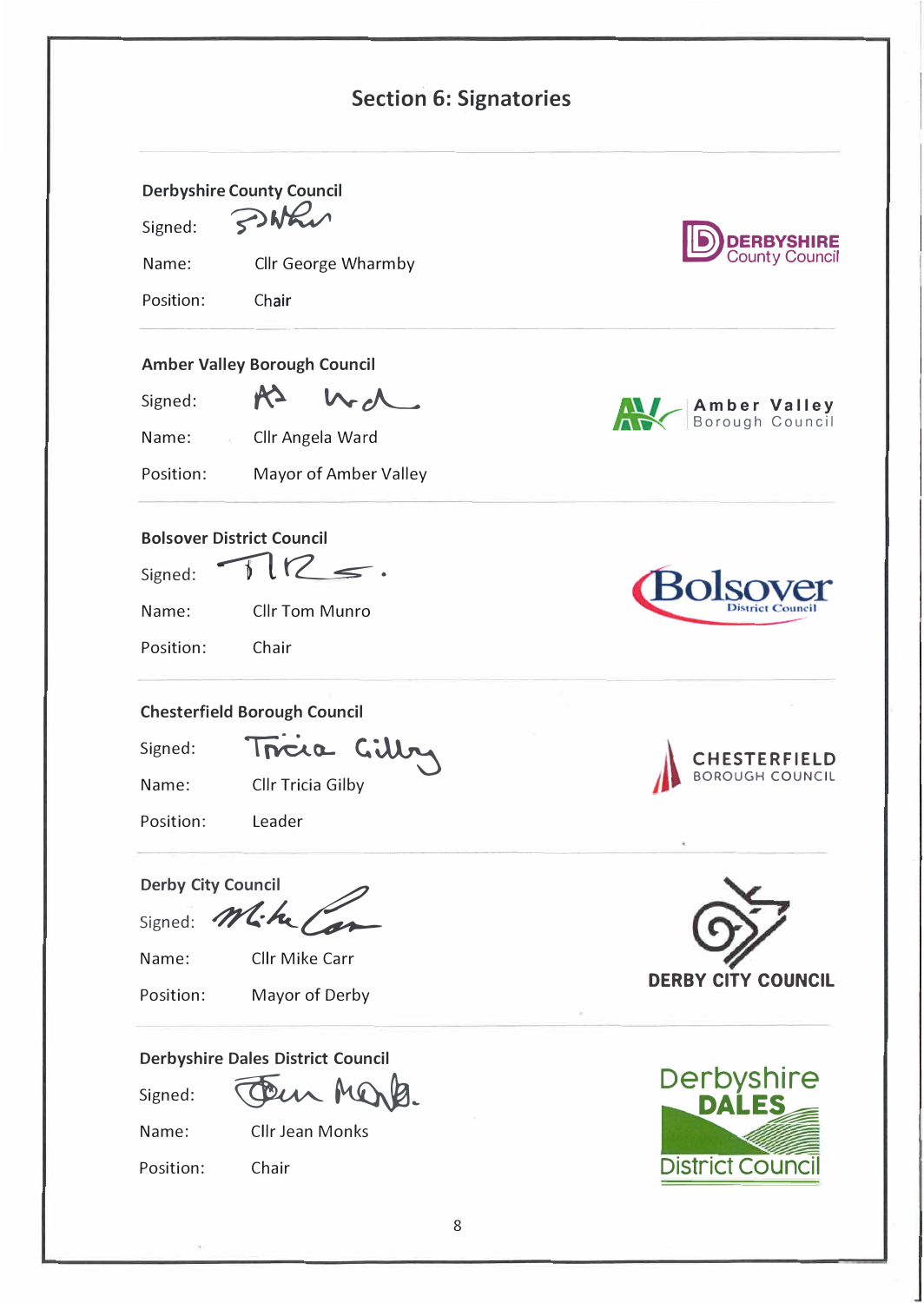|                                               | Erewash Borough Council,                   | EREWASH                                      |  |  |  |  |
|-----------------------------------------------|--------------------------------------------|----------------------------------------------|--|--|--|--|
| Signed:                                       |                                            |                                              |  |  |  |  |
| Name:                                         | Cllr Carol Hart                            |                                              |  |  |  |  |
| Position:                                     | Leader                                     |                                              |  |  |  |  |
| <b>High Peak Borough Council</b>              |                                            |                                              |  |  |  |  |
| Signed:                                       | Lunita Gra                                 | <b>High Peak Borough Council</b>             |  |  |  |  |
| Name:                                         | Cllr Linda Grooby                          | working for our community                    |  |  |  |  |
| Position:                                     | Mayor of High Peak                         |                                              |  |  |  |  |
| <b>North East Derbyshire District Council</b> |                                            |                                              |  |  |  |  |
| Signed:                                       | N.Barb.                                    | <b>North East</b>                            |  |  |  |  |
| Name:                                         | Cllr Jacqueline Ridgway                    | <b>Derbyshire</b><br><b>District Council</b> |  |  |  |  |
| Position:                                     | Chair                                      |                                              |  |  |  |  |
| <b>Peak District National Park Authority</b>  |                                            |                                              |  |  |  |  |
| Signed:                                       | $4.\mathcal{M}$                            |                                              |  |  |  |  |
| Name:                                         | <b>Cllr Andrew McCLoy</b>                  |                                              |  |  |  |  |
| Position:                                     | Chair                                      |                                              |  |  |  |  |
|                                               |                                            |                                              |  |  |  |  |
|                                               | South Derbyshire District Council<br>South |                                              |  |  |  |  |
| Signed:                                       |                                            |                                              |  |  |  |  |
| Name:                                         | Cllr Michael Stanton                       | Derbyshire                                   |  |  |  |  |
| Position:                                     | Chair                                      | <b>District Council</b>                      |  |  |  |  |
|                                               |                                            |                                              |  |  |  |  |